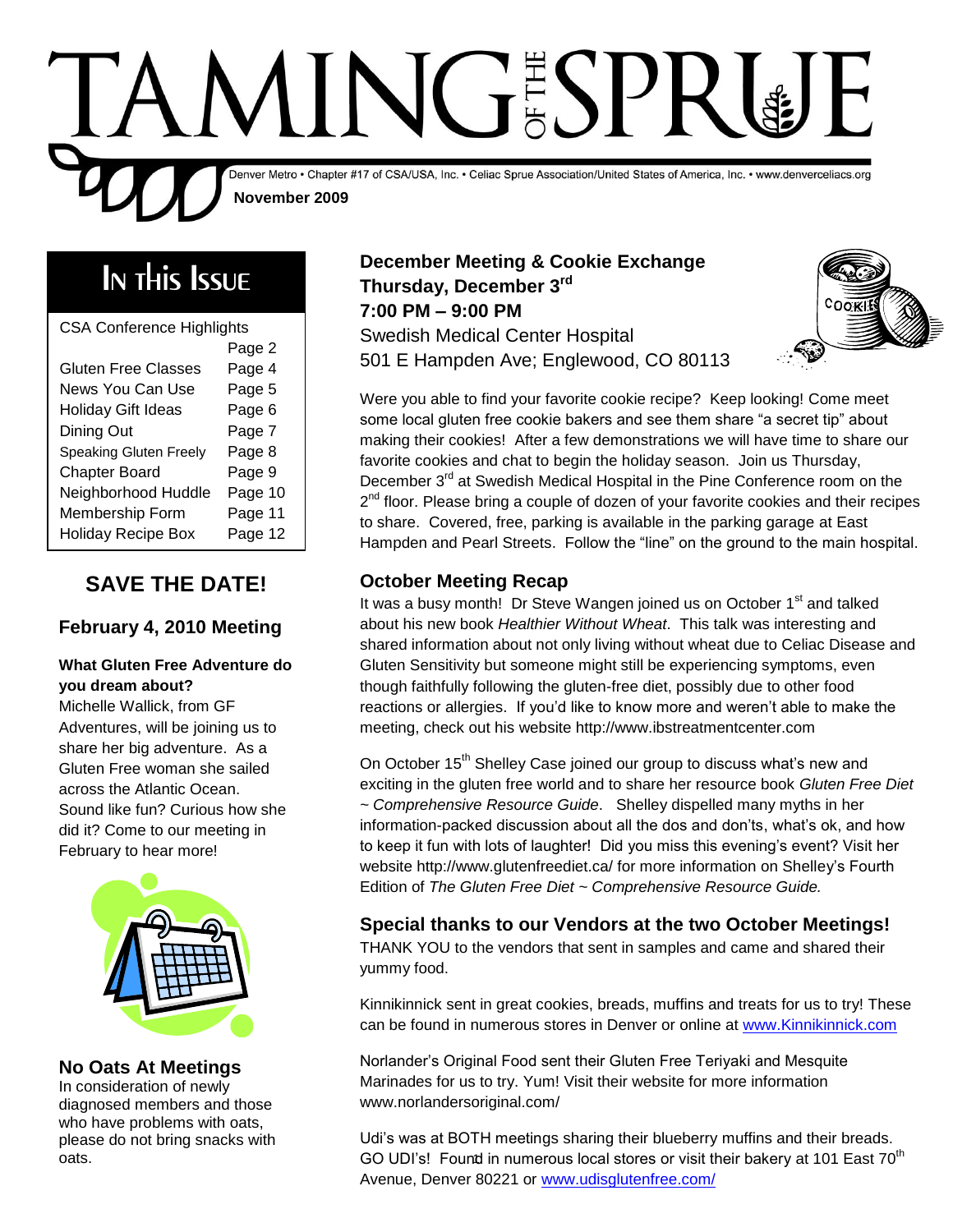#### **Highlights from 2009 CSA Conference**

By Karen Cranford, President

If you ever get the opportunity to attend any of the celiac disease conferences, try to do so. You will meet so many great people, learn so much, eat worry free during the conference and find new products. It will be well worth your time.

By the way, Betty Crocker had a booth at the vendor fair…and their big news? They're coming out with a gluten free frosting!!! We'll let you know when it's out!

**Dr. Rodney Ford** is a pediatrician in New Zealand, specializing in GI and allergy medicine. He's Professor of Pediatrics for Otago University in Otago, New Zealand as well as director of The Children's Clinic, creator of the eClinic and author of many books on celiac disease including "The Gluten Syndrome."

Dr. Ford believes gluten illness is more than celiac disease. He says for every celiac, there are 10 other gluten-affected people and gluten affects nerves, gut and skin. Ford feels gluten causes a lot more harm than just celiac disease. He sees it every day in his practice with kids who are tired, grumpy and moody with poor concentration, developmental delays, run down and suffering from headaches. The gluten free diet works miracles. He says it's wrong to assume that "gut damage is a gluten reaction, therefore, no gut damage must mean no gluten reaction. "

Dr. Ford says the 'celiac tests' do not identify gluten sensitivity. But a new test, the DGP (Deamidated Gliadin Peptide) test is found to be more definitive than the tTg test and all of the New Zealand labs are switching to that test for detecting raised antibodies. He really believes, especially when it comes to kids, since their reactions are so similar to celiac disease, that you treat the symptoms and not just the gut.

Dr. Ford has The Food Allergy eClinic and is an online Specialist Consultant and can be found at [www.DrRodneyFord.com.](http://www.drrodneyford.com/)



*Above: Dr. Rodney Ford Right: Dr. Dennis Vidmar*



**Dr. Dennis Vidmar** of Dermatology Associates of Erie, Pennsylvania, gave a great presentation on Gluten Sensitive Enteropathy and the Skin: More than Skin Deep.

Dr. Vidmar talked about how important it was for the dermatologist to get a good medical history "Review of the Systems" when diagnosing skin problems related to glutencausing damage. He says there are indirect signs like metabolic changes that can include hair loss, mouth/tongue ulcers and other changes as well as nail changes. Indirect signs can also include recalcitrant acne, eczema, and psoriasis. There's also cutaneous lupus, obesity-related dermatitis and changes related to malnutrition. He says he also sees related systemic conditions in the history he's taking that include thyroid disease, other forms of lupus, anemia, diabetes and osteoporosis/osteopenia.

Dr. Vidmar says when he sees these kinds of things, then he works with the primary care physicians and other specialists in order to determine if there's gluten sensitivity involved. And of course, that means a GF diet and how important it is to remain on the diet.

The subject of gluten in cosmetics also came up. He says you do have to be concerned, because while you may not be eating the cosmetics, passive transfer to the face can and does occur. Even working in a glutenfilled kitchen can do it.

Dr. Vidmar can be found at

[dvidmar1@earthlink.net.](mailto:dvidmar1@earthlink.net) For a Denver area dermatologist, he recommends seeing a former associate of his, Dr. Sheila Boyle in Westminster at 303-426-5000.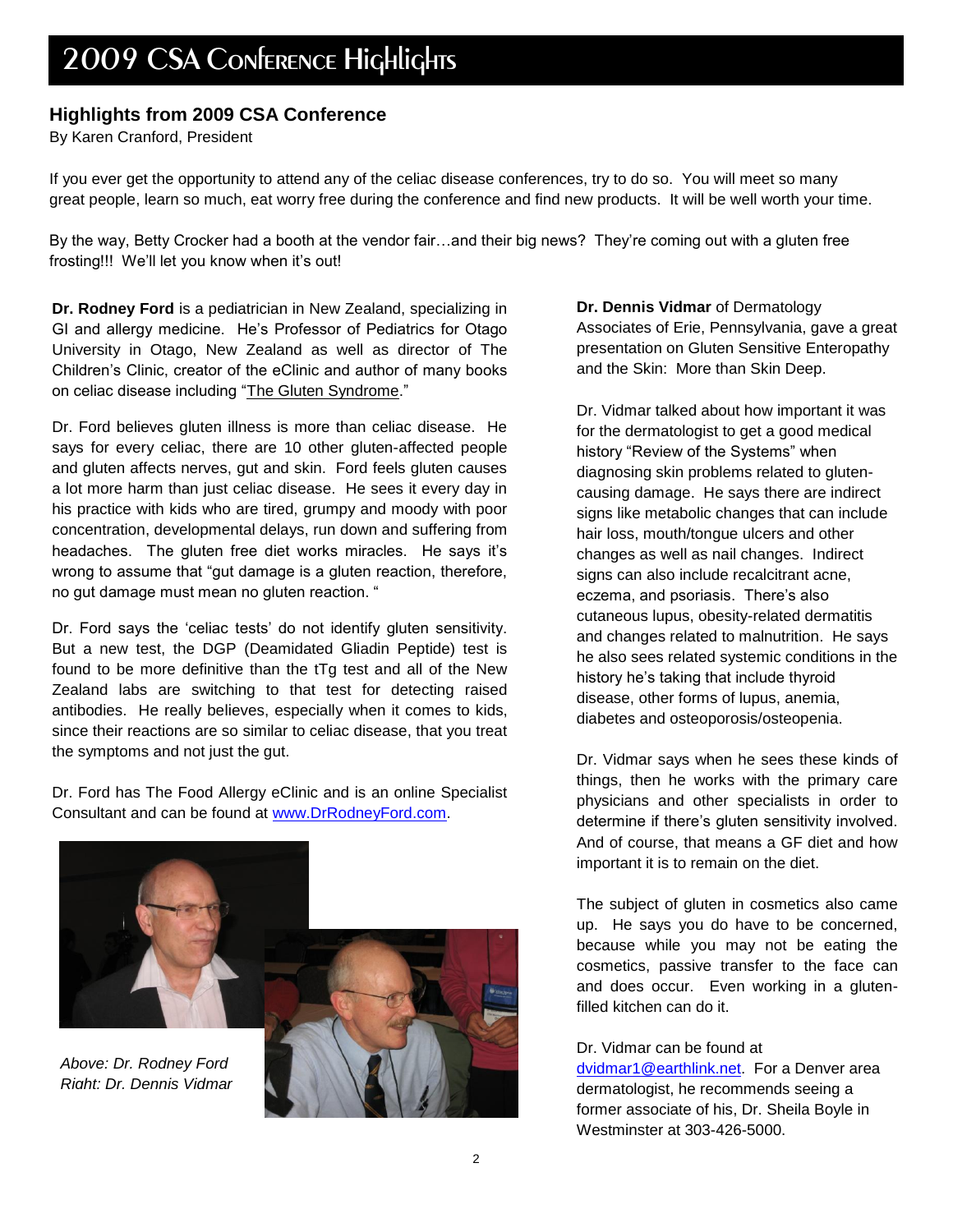# 2009 CSA Conference Highlights - Continued

**Dr. Francisco Leon** updated attendees on the clinical trial research going on in celiac disease. Dr. Leon is the VP of Clinical Development and Chief Medical Office for Alba Therapeutics in Baltimore, Maryland. Alba is the company working on the pill taken before a meal.

Dr. Leon says 10 companies are working on medicine for CD but none, at this point, have proven anything to be safe and effective yet. Out of 5 clinical trials that have taken place on various aspects of preventing CD damage, only 2 continue to be successful, 3 others have failed.

Clinical development is made up of 3 phases. Alba's trial is near the end of Phase II and one other company is just entering Phase II which usually can take about 3 years. Phase III can be 4 to 5 years long, so we are not close yet and he stressed that at any point along the way, the trial can still fail.

Of those failing, he was glad to announce that the hookworm trials didn't work out! Hookworms were placed in the volunteer's arm through an incision. The hookworms then make their way to the intestines where they apparently did nothing for preventing damage caused by celiac disease. I think it's safe to say that's one trial we won't lose sleep over!

Dr. Leon is encouraged, however, by what they have found in Alba's trials of the pill. He says it is taken 15 minutes before the meal and its effects last about 4 hours. Their volunteers ate gluten for 6 weeks. Those taking the pill had less adverse effects than those taking the placebo (i.e. sugar pill) so they're confident at this point that it's very safe. They saw a reduction of antibodies & GI symptoms and that has now been found in 3 of the Alba trials. But the pill will probably only protect the gut from damage caused by gluten contamination—it won't allow celiacs to eat a gluten-filled meal.

Currently, three trials are taking place including the Alba testing. Dr. Leon says with the 10 companies doing trials, research & development has never been this intense in CD before. They will need about 2000 people for the next trial and we'll let you know when they start asking for volunteers. Find out more at [www.ClinicalTrials.gov.](http://www.clinicaltrials.gov/)



*Left: Dr. Francisco Leon*



*Left: William Sullivan*

**William Sullivan**, DO, Attorney At Law, spoke on the legal issues related to celiac disease. He says celiac disease does qualify as a disability under the Federal Disability statutes which includes both the Americans With Disability Act and Section 504 (Rehabilitation Act). You can not be discriminated against because you have celiac disease.

Sullivan says your child, attending any school receiving public monies, has the right to a safe meal. That would be covered under a 504 plan which schools should be familiar with. This includes most colleges if they get any public funds in any way. Whether you decide to pursue the issue and whether you think their efforts in providing that meal would adequately keep your child safe, is up to you.

This also applies to hospitals. They, too, are required to provide you a safe meal. However, assisted living facilities, nursing homes or private care facilities are not required to do this. They can refuse admittance if they don't feel they can safely provide GF Meals.

To claim discrimination you need documentation of the disability, which would include the appropriate paperwork and diagnosis from your physician. You also want to list what reasonable accommodations could be made and what alternatives would be possible. This would be handled by the Office For Civil Rights at 222.hhs.gov/ocr.

Mr. Sullivan can be reached at [www.michellelsullivan@yahoo.com.](http://www.michellelsullivan@yahoo.com/) By the way, his wife, Michelle, has the Sullivan Medical Clinic in Frankfort, Illinois, and specializes in CD and all the other GI problems like Crohn's, IBS, Colitis, etc.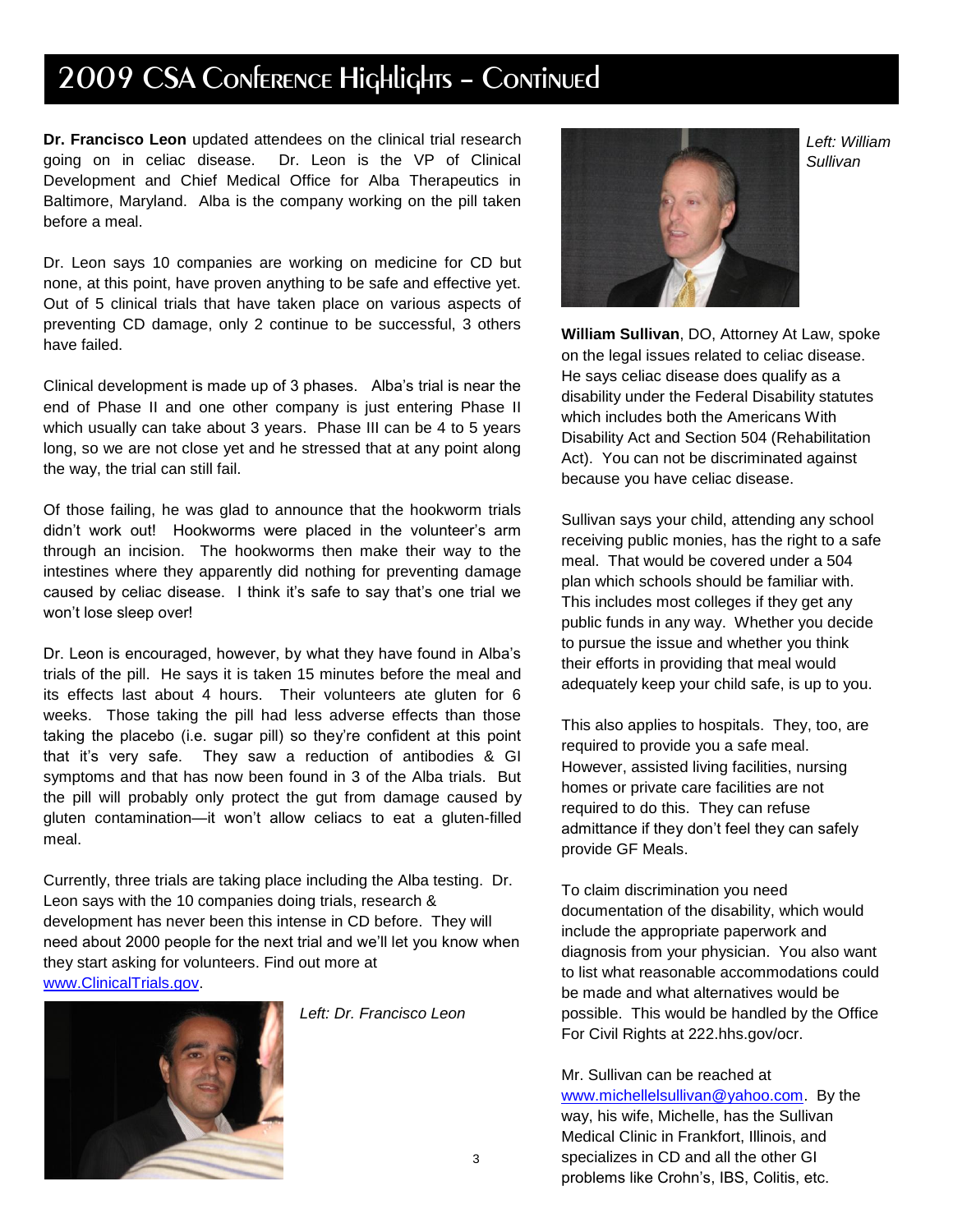# 2009 CSA Conference Highlights – Continued

**Dr. David Sands**, Professor of Plant Pathology at Montana State University in Bozeman, is a presenter at the CSA conferences every year because he and his students are actively working on finding gluten free grains for not only celiac but also for the general population.

His talk, "New Gluten-Free Grains and the Technology Behind Them" is always fascinating and he addresses the issue of increasing health problems occurring over the past 20 years, like obesity and diabetes, being related to over-consumption and under-nutrition. His answer is to study the recent advances in genomics, make better foods available and make sure they taste good.

His students focus on gluten free crops that eliminate empty calories, have more and better protein, and have less Omega-6 and more Omega-3 oils. They also look for those with more vitamins and minerals, more fiber and are more affordable.

It's Dr. Sand's program that created Montina in 1998. You can find it at most health food stores today. It's a GF cereal grain high in fiber, iron, calcium and protein. Montina fiber can be used in gf flour mixes. They created Proatina in 2002, a high protein GF oat.

In 2004 they came up with Timtana, a tasty, high protein Gf cereal grain which has now been discovered to be a stand-alone flour. Timtana flour is made from timothy seed, a pasture grass that horses love! Bread made with Timtana flour alone (in other words, it does not need to be mixed with other flours) makes a great whole grain bread that has such a good, smooth taste and is so healthy…it turned out to be one of the hits at this year's conference trade show. You can also replace 1/4th cup of your favorite bread recipe flour mix with the Timtana flour and your bread will be a little darker color, but so much healthier.

In 2005, Dr. Sands' students created Camelina, a high protein, high omega-3 oil crop.

Dr. Sands says he's always looking for bright, science-minded students who dream of doing beneficial things for our community. They are doing a lot up there! Dr. Sands can be reached at [dsands@montana.edu.](mailto:dsands@montana.edu) To find out more about any of these products and how to order, go to [www.montanaglutenfree.com/index2.html.](http://www.montanaglutenfree.com/index2.html)



*Dr. David Sands*

# Gluten Free Classes

**Free Seminar and Complimentary Gluten-free Health Fair immediately following the seminar!**

**Healthy Gluten Free Living Classes At Vitamin Cottage**

#### **Reservations are not required.**

The transition to gluten-free living can be daunting but never fear, the Nutritional Health Coaches (NHC) are here! Join Natural Grocers' NHCs to learn the basics for the healthiest approach to gluten-free living including meal planning, shopping tips and dietary supplementation for nutritional support.

#### **Friday 12/04/2009 10:00 am**

Denver Natural Grocers by Vitamin Cottage 5231 Leetsdale Dr. Denver, CO 80246 303-399-0164



#### **Gluten Free Holiday Cookie Workshop**

Tuesday, December 8 6:30 pm to 9:30 pm Fee: \$58

Learn to bake a delectable assortment of traditional holiday cookies as Monica teaches you to successfully bake glutenfree. Enjoy the Holiday festivities when you serve: Coconut-Cherry Macaroons; Thumbprint Cookies; Cut-Out Cookies, Chocolate-Almond Biscotti; Oatmeal Fruitcake Cookies; Pecan Tassies

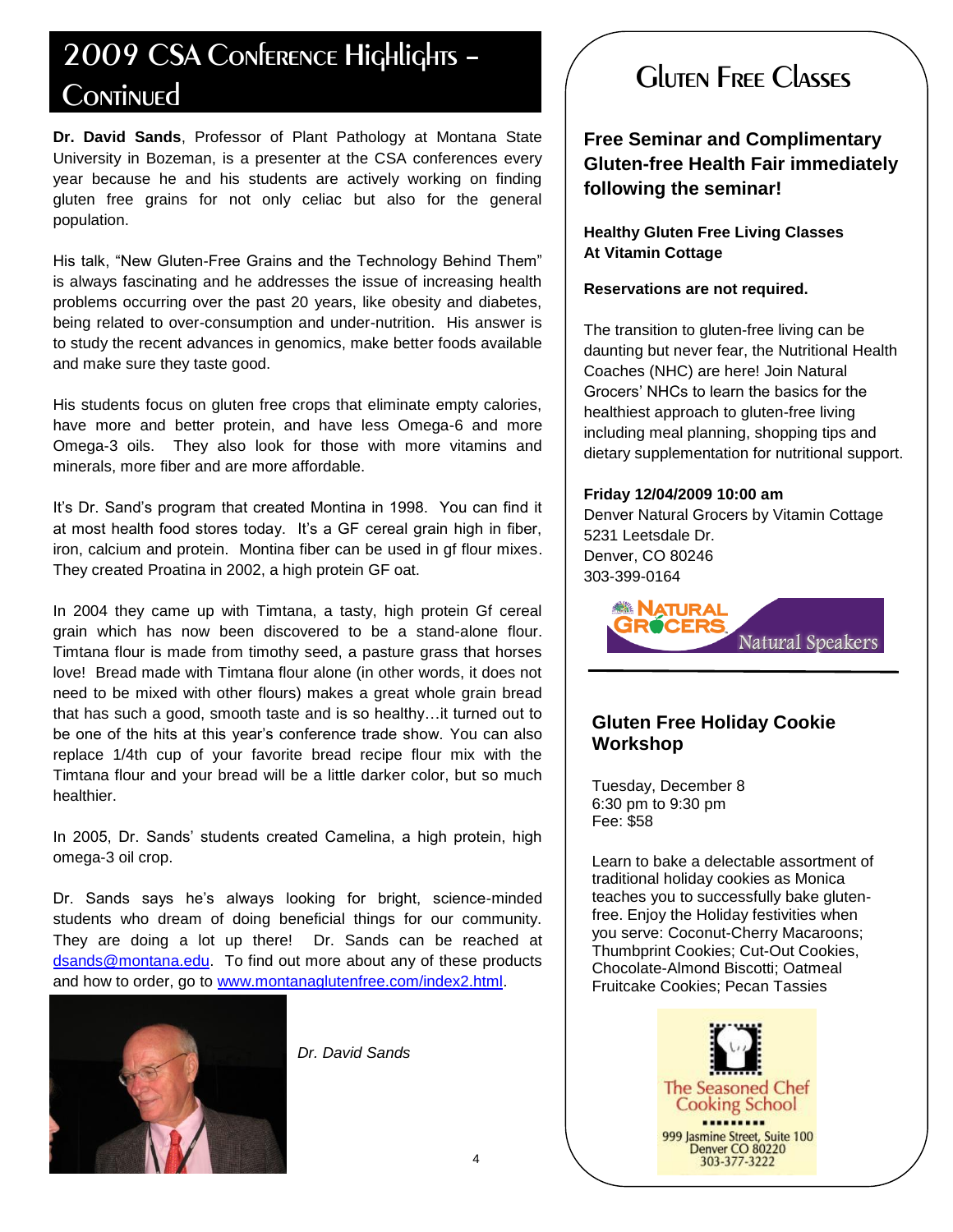### **Update – Labeling Regulations**

By Diane Moyer, M.S., R.D

I recently attended a workshop on Celiac Disease for Registered Dietitians. Although there was not a lot of new information presented, there were people from various parts of the food industry present who gave different perspectives about the proposed gluten free regulations by the FDA. At present, it appears that the final standard for labeling a food ―gluten free‖ will be that it needs to contain less than 20ppm (parts per million) of gluten (and cannot have any ingredient derived from a gluten protein) - This is per serving of the product. There are several reasons behind this amount. One reason is based on the scientific studies that attempted to determine a "safe" level of gluten consumption. (See the newsletter archives at Denverceliacs.org for the March 2007 newsletter for more discussion of this issue.) The FDA also believes that this level is about the lowest possible level of detection currently reasonably possible. Food companies will be required to test their products, and the tests currently available to them do not reliably detect any lower levels. Another reason is financial. Producing a certified gluten free product is a huge investment for a company. They may have to build a separate facility to produce the gluten free products. Grains that a food company uses do not generally come from just one farm – the grains the factory receives have usually been combined from many farms. In harvesting, storing, transporting and milling grains, the same equipment and facilities are often used for a variety of grains. To produce a gluten-free product, a food company would have to have knowledge of and track every step that the grain goes through before arriving at their factory, assuring avoidance of contamination with wheat or the other gluten grains at every step along the way. So, as we can see, the costs of testing are only a small part of the investment a food company has to make in order to produce a gluten free product. This explains why gluten free foods are expensive. If requirements for the gluten free label were more stringent, probably even fewer companies would make the investment. Since labeling a product "gluten free" will always be voluntary, let's appreciate and support the companies who go to all the effort to do so.

The proposed labeling regulation is for food products regulated by the FDA. This is most, but not all of the foods in the grocery stores. USDA regulates meat and poultry products, so these regulations would not apply to those foods. However, the consensus seems to be that even those foods would most likely comply with the FDA regulations, as the USDA will probably not be far behind in implementing their own regulations, which will undoubtedly be the same.

Another concern is the use of wheat starch and oats. Under the proposed guidelines, both would be permitted to be included in a food labeled "gluten free" if the food tested below 20ppm. It would then be up to the individual to determine their own level of comfort with including these products.

A representative from the FDA was at the workshop, and she declined to speculate on when the new regulations will be finalized and implemented. She did state that there will still be a period for public comment before then.

Diane Moyer, M.S., R.D., C.D.E. presents *Introduction to the GF Diet and Celiac Disease.* This 3 hour class offers an intro to the gluten free diet and a basic explanation of Celiac Disease: "safe" foods, "unsafe" foods, what to look for on food labels, how to stock your kitchen, eating out and more. This class is \$45 and includes a copy of the Denver Metro *Gluten Free Products List*. Call 720-560-3734 for more information.

# Gluten Free and Dairy Free Thanksgiving Recipes

If you are going through your first gluten free (or even dairy free) Thanksgiving, you can find delicious, easy and safe gluten-free/dairy-free Thanksgiving recipes through Jen's Gluten-Free Dairy-Free E-Cookbook. It is now available for download online at the introductory price of \$3.99. You will receive all of your Thanksgiving recipes plus tips for making your Thanksgiving preparations less difficult.

These are Jen Cafferty's, founder of The Gluten Free Cooking Expo's favorite recipes for Turkey Day. There are many vegetarian options. Her favorite recipe is the Maple Pecan Pie with homemade pie crust. Whether this is your first gluten-free Thanksgiving or you have been doing this for years, you will be so happy with the ease of these recipes.





For more information or to download the e-book visit [www.gfreelife.com](http://www.gfreelife.com/)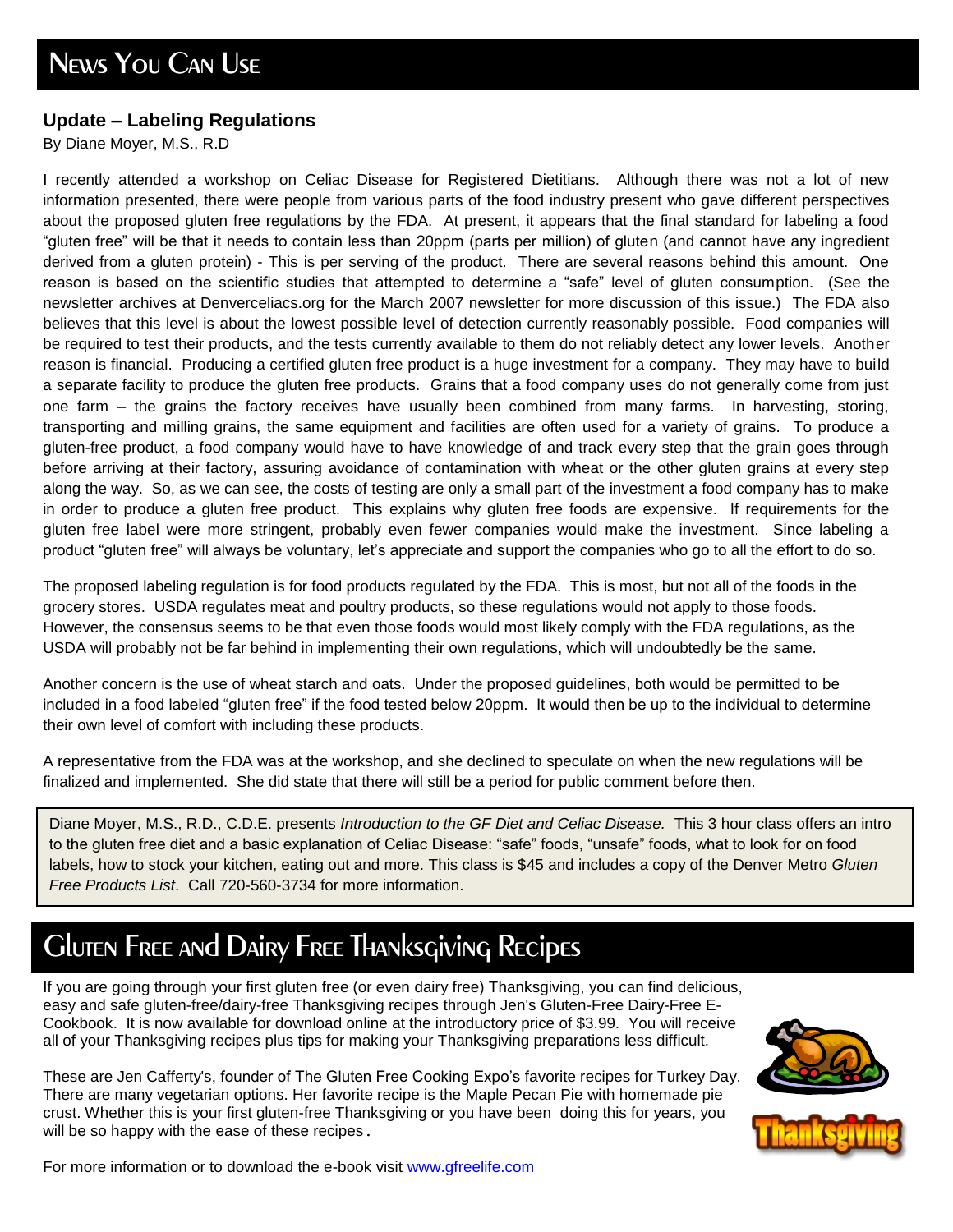# Holiday Gift Giving Ideas

### **New Cookbook from Local Authors!**

**Artisanal Gluten-Free Cooking More than 250 Great-tasting, from-scratch Recipes from Around the World, Perfect for Every Meal and for Anyone on a Gluten-free Diet--and Even Those Who Aren't**



*Artisanal Gluten-Free Cooking* is based on authors Kelli and Peter Bronski's cooking philosophy that follows four simple rules: the food should be fresh, the recipes should be simple, the meals should be made from scratch, and the food should be delicious. *They're local authors, based in Boulder!* Their more than 250 recipes span the globe, from Italian to Indian, Belgian to Mexican, and Asian to American.

Belgian Waffles, Cinnamon Rolls, Chicken Pad Thai, Curry-Glazed Pork Tenderloin, Lasagna, thin crust and deep dish pizzas, Blueberry Pie and Zucchini Cake will delight anyone following a gluten-free diet—and even those who aren't! More than 70 recipes—including breads, pastas, pizzas, and more than 20 of their desserts, from Chocolate Chip Cookies to Carrot Cake showcase their own intensively developed gluten-free flour blend. This is food so flavorful and enjoyable to eat that no one will know it's gluten-free.

Order it through Amazon.com, Barnes&Noble.com, Borders.com or get a signed/personalized copy direct from the authors at <http://www.artisanglutenfree.com/thebook.html>

### **Gluten Free & Dairy Free Hanukkah Gelt**

Make this holiday season extra sweet for someone in your life. Everything listed here is dairy-free. All items, except where noted with an \*, are gluten-free as well. Please mention your dietary needs when ordering to ensure that our goodies will be appropriate for everyone on your list. Chanukah orders should be placed by December  $12^{th}$ .



#### <http://www.choclat.com/Chanukah/Chanukah.php>

#### **Gluten Free Cookies Cookbook**

168 full-color pages with over 80 simple-to-make gluten-free cookie recipes! Includes The Gluten-Free Cookie Lady's Flour formula, nine glutenfree cookie baking FUNdamentals, nut butters, flavored-scented sugars and nut recipes, fabulous frostings and filling recipes, tips for easier baking, solutions to common gluten-free cookie problems, and much, much more...





#### **Gluten Free Play-Dough**

Soy-Yer Dough is a gluten free modeling compound that is non-toxic, fun scented and safe for children and parents whom cannot play or touch wheat products.

Soy-Yer Dough comes in 11 different scents and colors.

Also offered is a Soy-FREE version of Soy-Yer Dough!

<http://www.soy-yer.com/>

#### **Gluten Free Chocolates Perfect for Stocking Stuffers**

An elegant set of organic chocolates can be an ideal eco-friendly stocking stuffer for a man at Christmas. [LakeChamplainChocolates.com](http://www.lakechamplainchocolates.com/Chocolate/Organic-Chocolate/Organic-Gifts.aspx?C1=feeds&source=AGC001) has a 24-piece set of organic gluten-free chocolates for \$20.00.

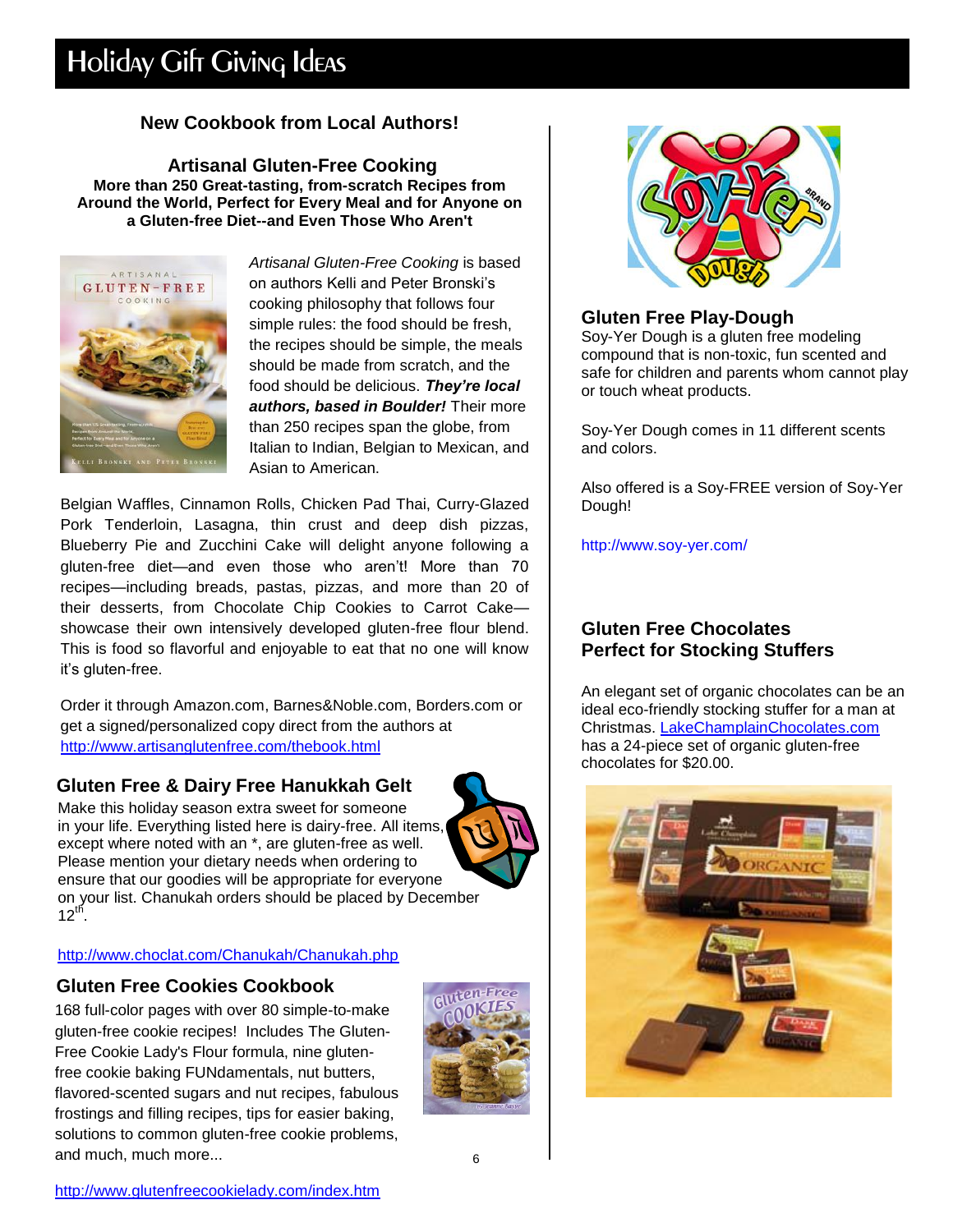# Dining Out



The Gluten Detectives at On The Menu, LLC launched a new website, [www.dineglutenfree.com,](http://www.dineglutenfree.com/) your Colorado gluten-free restaurant guide. Created to help people following a gluten-free diet find more restaurants—giving them an easier, more convenient and safer gluten-free dining experience.

If you know of a restaurant you'd like listed on the site. Contact owners, Rebekah and Julie, at [info@otmenu.com.](http://us.mc464.mail.yahoo.com/mc/compose?to=info@otmenu.com) They will donate 10 percent of all Denver listing fees to our organization.

Jose Oshea's Café and Cantina at 385 Union Boulevard in Lakewood has a gluten-free menu. Ask for the menu at the hostess stand.



Larkburger at 2525 Arapahoe in Boulder has GF French fries and burgers which can be ordered with a lettuce wrap and no bun. Their shakes are GF. All sauces are gluten free including the house, wasabi-ginger and truffle aioli. GF tamari is used rather than soy sauce. Salad dressings are made in house and are GF. The chili is NOT GF as it contains beer. A second location is at 105 Edwards Village Blvd., Edwards, CO.



In Park Hill, Olio's Pizzeria, 6115 E. 22<sup>nd</sup> Ave., Denver, 303-321-1511, is now serving GF pizza. Coming soon they will have a complete gluten free menu, everything from hot wings to lasagna!



.



GF Bake Shoppe is a local company who has excellent GF pizza crusts as well as other goodies including pizza pockets and chocolate chip cookies. <http://www.gfbakeshoppe.com/>

Le Central, affordable French cooking is having a Thanksgiving Dinner available that is Gluten Free. The Gluten Free Thanksgiving menu can be seen on their website but includes turkey with GF corn bread stuffing, GF gravy and more. Dessert includes a GF pumpkin, apple or pecan tart pie. <http://www.lecentral.com/>



that carry our product or call 720.329.3254. The Gondolier [\(www.thegondolieronpearl.com\)](http://www.thegondolieronpearl.com/) located at1600 Pearl St., #1, is Boulder's oldest family-owned restaurant that originally opened in March 1960. The Gondolier has always offered fresh, homemade food and their pasta and sauces are all made in house. The new daily special at the Gondolier offers The Gluten Free Bistro's crust topped with your pizza of choice. This downtown location is perfect for lunch or dinner after browsing on Pearl St. Enjoy! Please enjoy our products in Boulder, Denver and the surrounding areas. Please visit [www.theglutenfreebistro.com](http://www.theglutenfreebistro.com/) for a complete directory of restaurants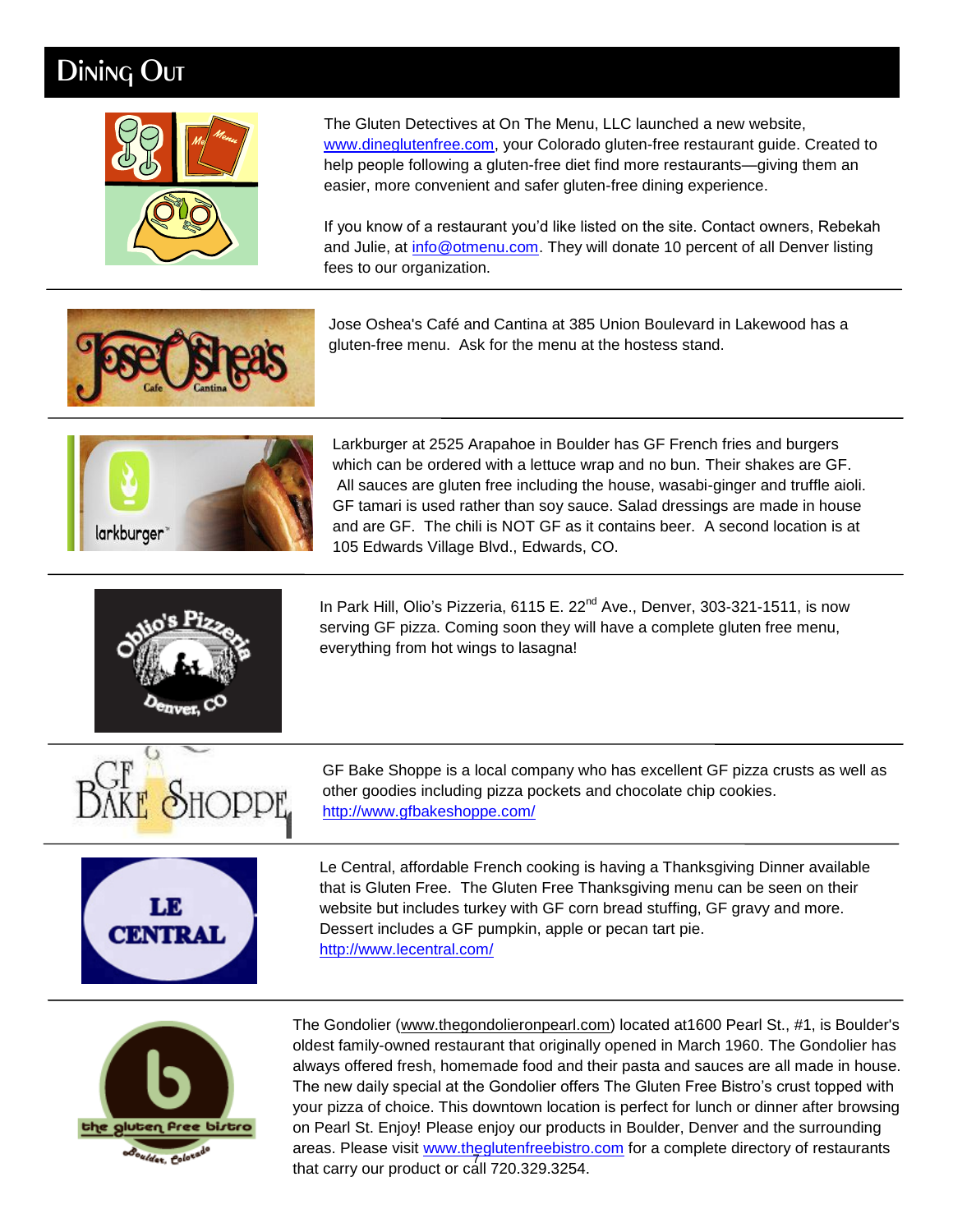# **Speaking Gluten Freely**

### **Thank you to Debbie Knapp, Corporate Grocery Manager from Vitamin Cottage for providing this invaluable information.**

- Amy's now has a GF Whole Meal Enchilada Verde.
- Andean Dream now makes a quinoa rice pasta.
- Cedarlane Foods has 3 GF frozen egg white omelettes: Green Chile, Cheese and Ranchero Sauce, Spinach & Mushroom and Uncured Turkey Bacon, Cheese & Vegetables. The egg whites Breakfast Burritos are NOT GF.
- DeBole's rice flax GF pastas come in angel hair and spirals.
- Dr. MacDougall's aseptic box ready to heat soups in 5 flavors are GF, low fat and low salt. They also make soups containing gluten, so cross contamination is a possibility.
- Food Should Taste Good certified GF tortilla chips new flavors are Cinnamon and Lime. There are also family size bags of Multigrain and Yellow Corn chips.
- Fusion Indian Cuisine ready to heat entrees come in 3 flavors in an aseptic box; GF and vegan.
- Gluten-Free Café now is making certified GF sesame bars, as well as frozen chicken entrees.
- Glutino's GF frozen pizza's new flavor is BBQ Chicken.
- Imagine Foods new GF foods are: Almond Dream almond milk aseptic beverages, Chocolate Dream 3 oz chocolate bars, also DF, aseptic boxes of organic ready to pour Beef and Turkey gravies and Rice Dreams Vanilla Bites ice cream nuggets.
- Kinnikinnick S'Moreables are GF graham cracker squares, to be topped with the chocolate and marshmallow for a S'More.
- Larabar variety pack has 12 little minibars in 4 assorted flavors, great for lunches.
- Let's Do Organic now has organic coconut flour available.
- Living Harvest Tempt ice cream, made with hemp milk, is GF, DF and SF.
- Mrs. Leeper's has a new macaroni and cheese mix.
- Organicville organic salsas are sweetened with agave in Medium, Mild and Pineapple.
- Pamela's has 5 flavors of new frozen mini cheesecakes, a frosted chocolate cake and a nut-topped coffeecake.
- Plum Organics baby/toddler snacks called Fiddlesticks are GF. There other 2 products contain gluten Fruity Fingerfuls and Mish Mash, so possible cross contamination exists.
- So Delicious has 3 new GF products: coconut milk creamers, also DF and SF, agave sweetened soy yogurt cups in Blueberry, Plain and Vanilla and frozen Creamy Fruit Bars DF and agave sweetened.
- Sunshine Burgers frozen DF, GF and SF veggie burgers has a new Breakfast Patty and a Falafel Patty.
- Yummy Earth organic lollipops are GF.

 $DF =$  dairy free  $SF =$  soy free

All information contained within this newsletter has been collected and/or generated by the Denver CSA Chapter #17 for the benefit of its members and other interested parties. Opinions expressed are not necessarily endorsed by the national organization or the local chapter. Products mentioned or omitted do not constitute endorsement. Food manufacturers' ingredients may change at any time and may not be reflected on labels. No liability is assumed for the use of this information by Denver CSA Chapter.

### **Wheat Allergy Alert - October 29, 2009**

Pinnacle Foods Group LLC is recalling "ARMOUR Chili with Beans, Original" due to undeclared wheat. The product was distributed to retail stores in Arkansas, Georgia, Illinois, Indiana, Maryland, Mississippi, Missouri, North Carolina, Ohio, Virginia, and West Virginia.

The 15-oz. cans come in a case of six with a plastic overwrap that incorrectly states the product is "Gluten Free," while the product actually contains wheat. The label bears an "EST. 2AD" number inside the USDA mark of inspection with dates ranging from August 26, 2009 to October 28, 2009. Consumers with questions may call (800) 253-5882.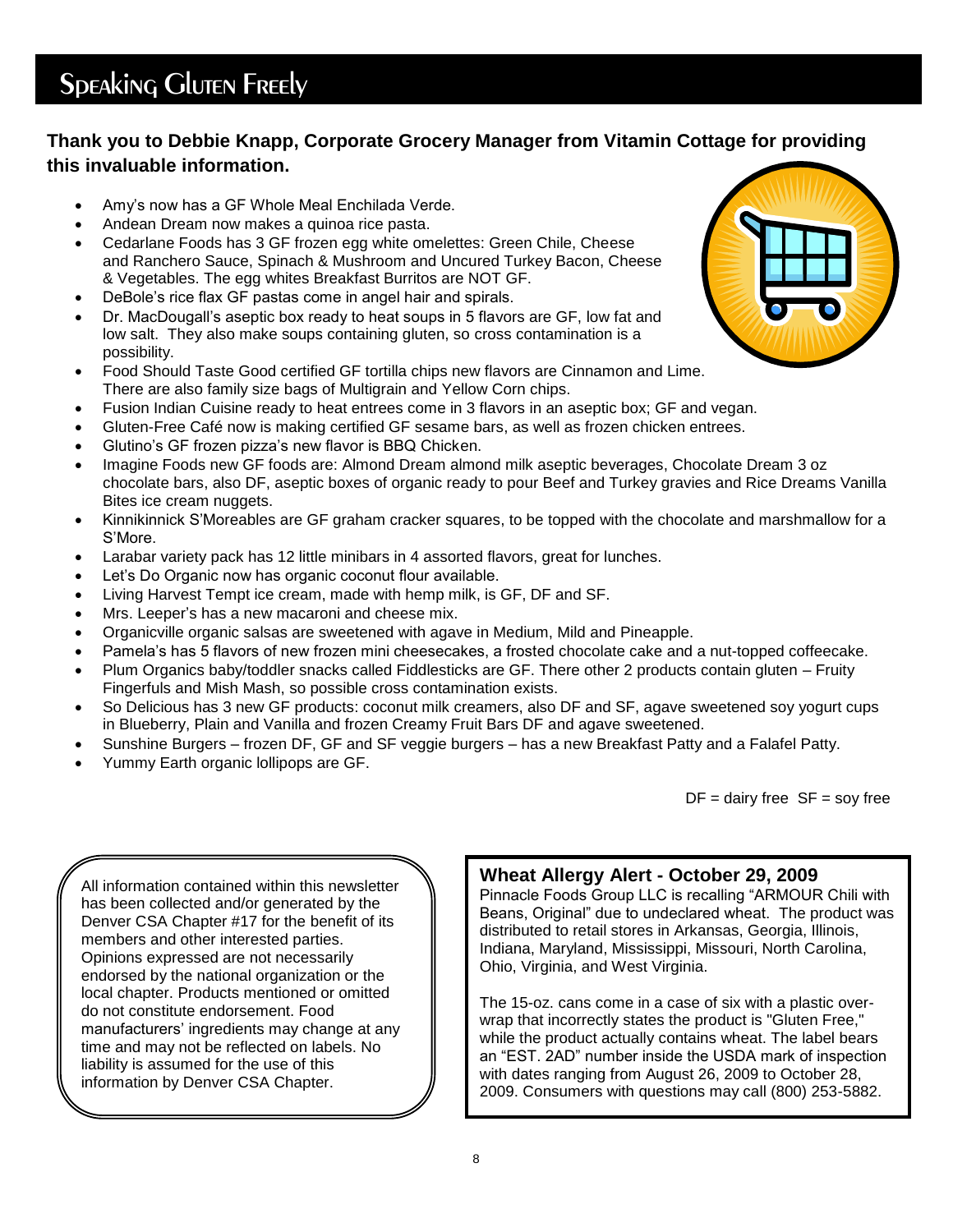# A New "Sprue" For You

Welcome to a new, updated version of "Taming of the Sprue". Margo Scharer has been working hard over the past two years to bring you the newsletter, and we want to thank her for her countless hours of work and dedication to everything she's done for us.

I've offered to take the newsletter over to continue this important piece of your Denver CSA membership. My name is Steve Zeiden, and while I'm new to the Denver CSA Chapter, I'm not new to Celiac. I was diagnosed in April 2006. My first reaction was "A gluten what?!" There's always something new and exciting going on in the world of gluten free and Celiac Disease, and I hope that this newsletter will continue to bring you the news and information you want to read. Remember, this is your newsletter, so please let us know what you think and what you'd like to see in here. I'm constantly learning new things and about new products in the gluten free world. While we may think it's hard being a Celiac or gluten free, it's an exciting time since so much of the world is focusing on gluten free. It's not just a fad that'll be here and gone!

Please reach out to me via email at [newsletter@denverceliacs.org](mailto:newsletter@denverceliacs.org) to provide any feedback.

Be well!

**Steve** 

# DID YOU KNOW?

That www.epicurious.com has over 400 gluten free recipes on their site? Click on "Advanced Search" under the "Recipes & Menu" area at the top of the page, then click on ―Wheat/Gluten Free‖ for dietary restrictions to find tons of great recipes. For some great Holiday recipes, see the back page of this newsletter.

# Chapter Board Members

| Karen Cranford, President                                       | $\mathbf{r}$ | (303) 979-8094 | 鳳 | president@denverceliacs.org    |   |
|-----------------------------------------------------------------|--------------|----------------|---|--------------------------------|---|
| Carol Kendall, Co-VP Programs                                   | $\mathbf{a}$ | (303) 470-3261 | 鳳 | vpprograms@denverceliacs.org   |   |
| Abbie Keyes, Co-VP Programs                                     | $\mathbf{a}$ | (303) 355-8857 | 鳳 | yourglutenfreechef@gmail.com   |   |
| Mike Brook, VP Membership                                       | $\mathbf{r}$ | (303) 858-0822 | 鳳 | vpmembership@denverceliacs.org |   |
| Kathy Craig, Treasurer                                          | $\mathbf{r}$ | (303) 480-9347 | 鳳 | treasurer@denverceliacs.org    |   |
| Cheryl Lindberg, Secretary                                      |              |                | 鳳 | lindche@gmail.com              |   |
| Steve Zeiden, Newsletter                                        | $\mathbf{a}$ | (303) 520-4226 | 鳳 | newsletter@denverceliacs.org   |   |
| Karin Parker, Electronic<br><b>Communication &amp; Cel-Kids</b> | 雷            | (303) 797-4808 | 鳳 | celkids@denverceliacs.org      |   |
| Diane Moyer, Dietician                                          | $\mathbf{r}$ | (720) 560-3734 | 鳳 | dietitian@denverceliacs.org    |   |
| Jennifer Parker, Cel-Kids                                       | 雷            | (303) 933-5992 | 鳳 | jerparker@comcast.net          |   |
| Donna DeVisser, Database                                        | $\mathbf{r}$ | (303) 973-4613 | 鳳 | database@denverceliacs.org     | ٧ |
| Joan Van Loozenoord, Librarian                                  | $\mathbf{r}$ | (303) 933-1565 | 鳳 | jkvanlooz@comcast.net          |   |
| Don Smith, Mail Order<br>Coordinator                            | $\mathbf{a}$ | (303) 794-7258 | 鳳 | donsmith6834@comcast.net       |   |
| Bonnie Atherton, Product List                                   | $\mathbf{r}$ | (303) 756-8970 | 鳳 | productlist@denverceliacs.org  |   |
| Carol Fenster, Media                                            | $\mathbf{r}$ | (303) 741-5408 | 鳳 | carol@savorypalate.com         |   |
| Gina Meagher, Past President                                    | $\mathbf{r}$ | (303) 279-9382 | 鳳 | gmeagher@q.com                 |   |
| Dr. Robert Dahl, Medical Advisor                                | $\mathbf{r}$ | (303) 463-3900 |   |                                |   |

Your chapter Board Members are working hard to bring you meetings, events n the community and this newsletter. But we can't do it without your help.

If you are interested in volunteering, please reach out to any of the Board Members listed here.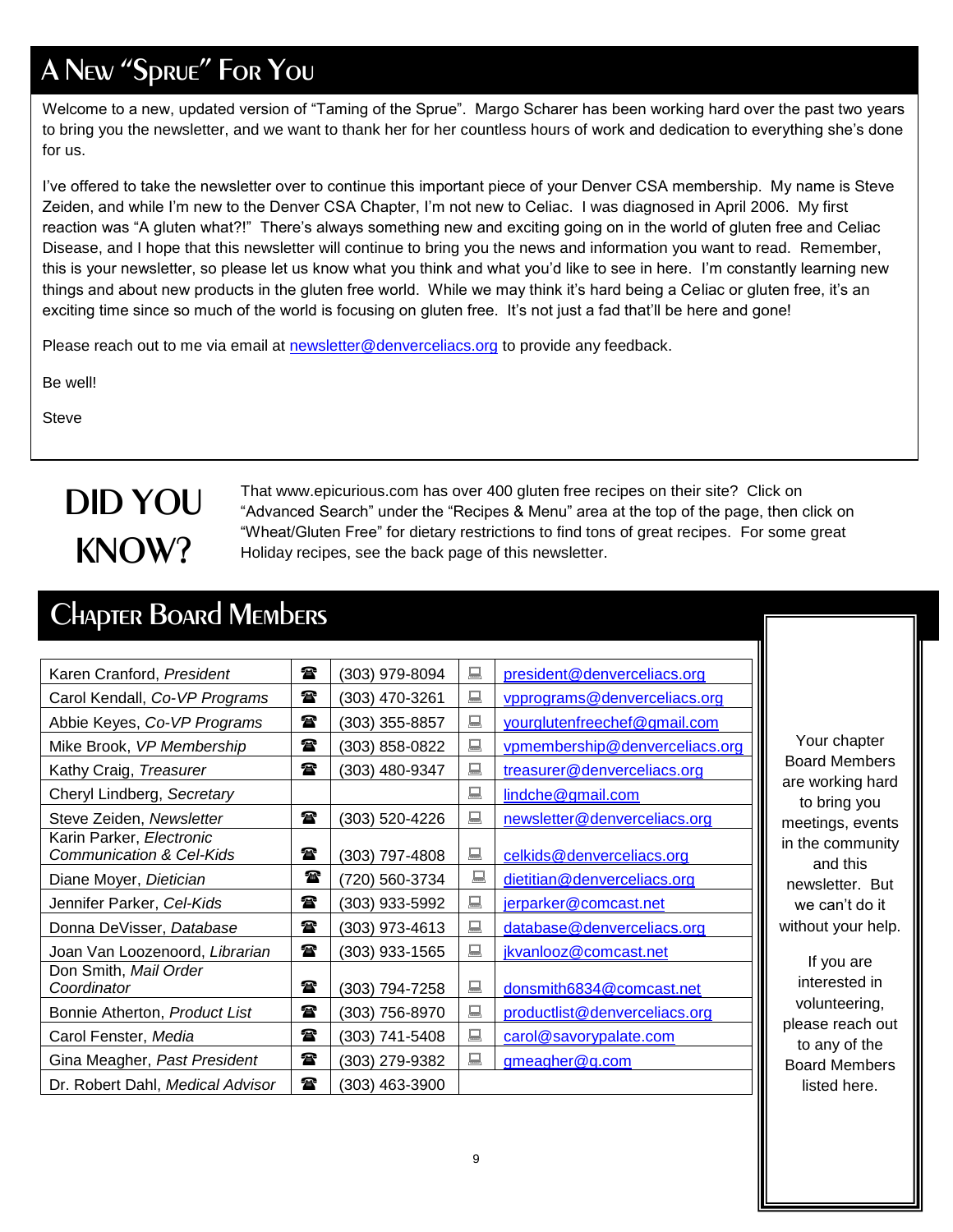#### **Meet Your Neighborhood Celiac Resource Contact**

Below are the resource contacts in eleven neighborhood areas in Metro Denver, as well as resource contacts throughout Colorado. If you have questions or are not sure which area is your neighborhood, please contact Mike Brook, at (303) 858-0822 or email mikebrook@aol.com.

As the neighborhood resource groups have progressed, some areas join together for activities. Flexibility is the keyword, as area needs and/or interests change. The objective in setting up these various areas has been to provide an additional way for celiacs to interact and support each other.

#### **Any member can attend any huddle/activity they want by calling the huddle's contact. Regardless, the Denver Metro Chapter #17 is the umbrella organization for all of our members wherever they live.**

| <b>METRO DENVER AREAS</b>                   | <b>CONTACT</b>        | <b>PHONE</b>   | <b>E-MAIL</b>                                          |
|---------------------------------------------|-----------------------|----------------|--------------------------------------------------------|
| <b>CENTRAL</b>                              | Laura Determan        | (303) 757-3982 | lddet@msn.com                                          |
| Denver City and County                      | Andrea Loughry        | (303) 722-6284 | oppermanda@netzero.net                                 |
| <b>NORTH</b>                                | Darci Kunard          | (720) 214-3144 | kdarci@yahoo.com                                       |
| Westminster, Commerce City, Brighton,       |                       |                |                                                        |
| Northglenn, Thornton                        |                       |                |                                                        |
| <b>SOUTH</b>                                | <b>Cathy Curtiss</b>  | (303) 771-8029 | cmc1974@msn.com                                        |
| Centennial & Greenwood Village (W/I-25),    |                       |                |                                                        |
| Englewood, zips: 80120,-21,-22              |                       |                |                                                        |
| <b>WEST</b>                                 | <b>Betty Morris</b>   | (303) 238-5145 | wabe22204@comcast.net                                  |
| Lakewood                                    |                       |                |                                                        |
| <b>EAST</b>                                 | Maria Brotherston     | (303) 752-0958 | maria@brotherston.us                                   |
| Aurora, zips: 80231 & 80247                 |                       |                |                                                        |
| <b>NORTHWEST</b>                            | Melissa McLean Jory   | (303) 868-7790 | Melissa@glutenfreeforgood.com                          |
| Arvada, Wheat Ridge, Zips: 80021&80212      |                       |                |                                                        |
| <b>SOUTH</b>                                | <b>OPEN HUDDLE</b>    |                | If you are interested in this position, please contact |
| Highlands Ranch, Lone Tree, Castle Rock     | <b>POSITION</b>       |                | Karen Cranford, president@denverceliacs.org or         |
|                                             |                       |                | (303) 979-8094                                         |
| <b>SOUTHEAST</b>                            | <b>OPEN HUDDLE</b>    |                | If you are interested in this position, please contact |
| Centennial & Greenwood Village (E/I-25), SE | <b>POSITION</b>       |                | Karen Cranford, president@denverceliacs.org or         |
| Aurora, Parker, Elizabeth                   |                       |                | (303) 979-8094                                         |
| <b>SOUTHWEST</b>                            | Joan Van Loozenoord   | (303) 933-1565 | jkvanlooz@comcast.net                                  |
| Littleton, Ken Caryl, Roxborough            | Nancy Lindsey         | (303) 973-1279 | n-lindsey@comcast.net                                  |
| <b>WEST</b>                                 | <b>Beverley Haney</b> | (303) 670-0063 | mrsbevins@q.com                                        |
| Golden, Evergreen, Morrison                 |                       |                |                                                        |

#### **Other Colorado Area Contacts**

| <b>AREA</b>                       | <b>CONTACT</b>               | <b>PHONE</b>   | <b>E-MAIL</b>           |
|-----------------------------------|------------------------------|----------------|-------------------------|
| <b>Berthoud</b>                   | <b>Bill Eyl</b>              | (303) 772-3155 | billeyl@yahoo.com       |
| <b>Boulder</b>                    | Barbara Sanford              | (303) 499-7259 | barbarasanford@comcast. |
|                                   |                              |                | net                     |
| Boulder County (CSA Chapter #138) | www.bouldercountyceliacs.com |                |                         |
| Colorado Springs                  | Marie Pizzolatto             | (719) 572-0548 | celiacfamily@yahoo.com  |
|                                   | Ginger Ludwig                | (719) 598-6748 | ginglud@aol.com         |
| Ft. Collins                       | Judy Bushnell                | (970) 493-9674 | jabms@frii.com          |
| <b>Grand Junction</b>             | Kathye Holland               | (970) 255-0511 |                         |
| Greeley                           | Mary Grauerholz              | (970) 352-6122 | mcholz@aol.com          |
| Lafayette/Louisville              | <b>Beth Macht</b>            | (303) 665-7558 | elizabethwm@yahoo.com   |
| Longmont                          | Tiffany Jakubowski           | (303) 834-8685 |                         |
| Loveland                          | Dave Shaw                    | (970) 669-4233 | davshaw49@comcast.net   |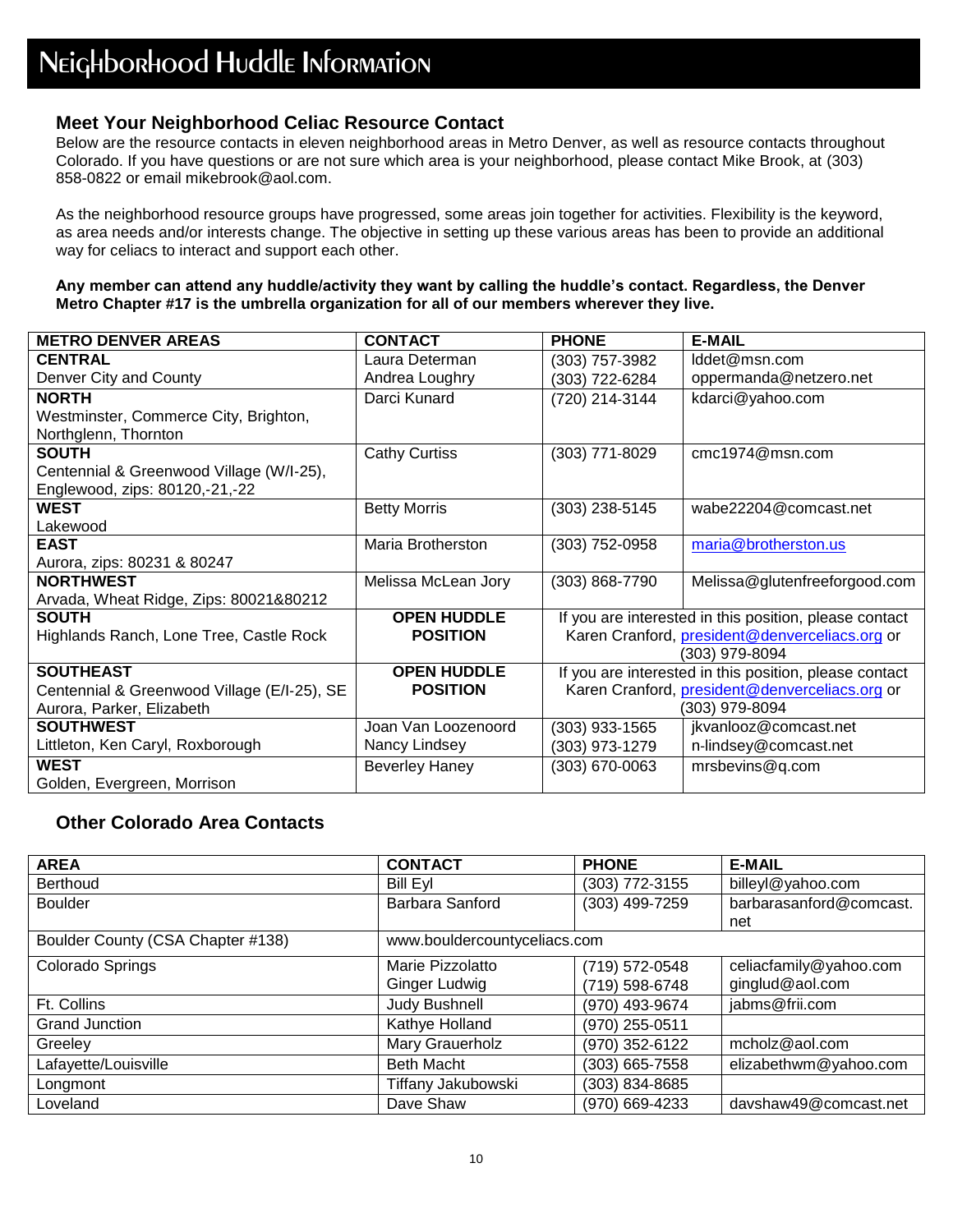### **MEMbERSHip Application FORM** Denver Metro Chapter #17 of CSA/USA Inc. A non-profit organization

#### **To see when your membership expires, look at your newsletter mailing label. Renew today so you won't miss a single issue. For questions, call Donna DeVisser at 303-979-8205.**

The Denver Metro Chapter is your best local resource for celiac information, support and gluten‐free socializing. Annual dues are \$15.00/year. Make check payable to "Denver Metro Chapter #17, CSA/USA" *Mail check and form to: Donna DeVisser, 2675 Van Gordon Dr. Lakewood, CO 80215‐7001*

| Name:<br><u> 1989 - Jan Barbara de Santo III e al Indonesia de la contrada de la contrada de la contrada de la contrada de</u> | Phone: 2000 2000 2010 2010 2010 2010 2021 2022 2023 2024 2022 2023 2024 2022 2023 2024 2022 2023 2024 2025 20 |                                    |
|--------------------------------------------------------------------------------------------------------------------------------|---------------------------------------------------------------------------------------------------------------|------------------------------------|
|                                                                                                                                |                                                                                                               |                                    |
| City:                                                                                                                          | State: ________                                                                                               | $\mathsf{Zip} \_\_\_\_\_\_\_\_\_\$ |
| Email:<br><u> 1989 - Andrea Andrew Maria (h. 1989).</u>                                                                        |                                                                                                               |                                    |
|                                                                                                                                |                                                                                                               |                                    |

| There is no change in my contact info<br>This is a renewal | Interested in Volunteering |
|------------------------------------------------------------|----------------------------|
|                                                            |                            |

Please list yourself and all members of your **immediate** family who have Celiac Disease

| <b>Name</b> | <b>Circle one</b> | <b>Name</b> | <b>Circle one</b> |
|-------------|-------------------|-------------|-------------------|
|             | Child/Adult       |             | Child/Adult       |
|             | Child/Adult       |             | Child/Adult       |

Denver CSA keeps all information confidential and never shares or sells to any outside individual or organization! I authorize Denver CSA to share my contact information for official chapter business.

(Please initial) Have you received a Celiac Disease Information Packet? \_\_\_\_\_\_\_Yes \_\_\_\_\_\_\_No

For information on the national CSA/USA, call 1‐877‐272‐4272 or go to www.csaceliacs.org

| 2009 GLUTEN-FREE PRODUCTS LIST ORDER FORM (available July 2009)<br>Please mail this form to: Don Smith, 6834 S Franklin Circle, Centennial CO 80122 (303) 794-7258 |                                                                                                                                                                                                                                |
|--------------------------------------------------------------------------------------------------------------------------------------------------------------------|--------------------------------------------------------------------------------------------------------------------------------------------------------------------------------------------------------------------------------|
| Qty: $\frac{\text{Qt}}{\text{Qt}}$ x \$10.00 (price includes postage) = \$<br>Total                                                                                |                                                                                                                                                                                                                                |
|                                                                                                                                                                    |                                                                                                                                                                                                                                |
|                                                                                                                                                                    |                                                                                                                                                                                                                                |
| State:<br><u> 1980 - Andrea Andrew Maria (h. 1980).</u>                                                                                                            | Ziper and the second service of the series of the series of the series of the series of the series of the series of the series of the series of the series of the series of the series of the series of the series of the seri |
| <u> 1980 - Jan Samuel Barbara, margaret e populazion del control del control del control del control de la control</u>                                             |                                                                                                                                                                                                                                |
|                                                                                                                                                                    |                                                                                                                                                                                                                                |